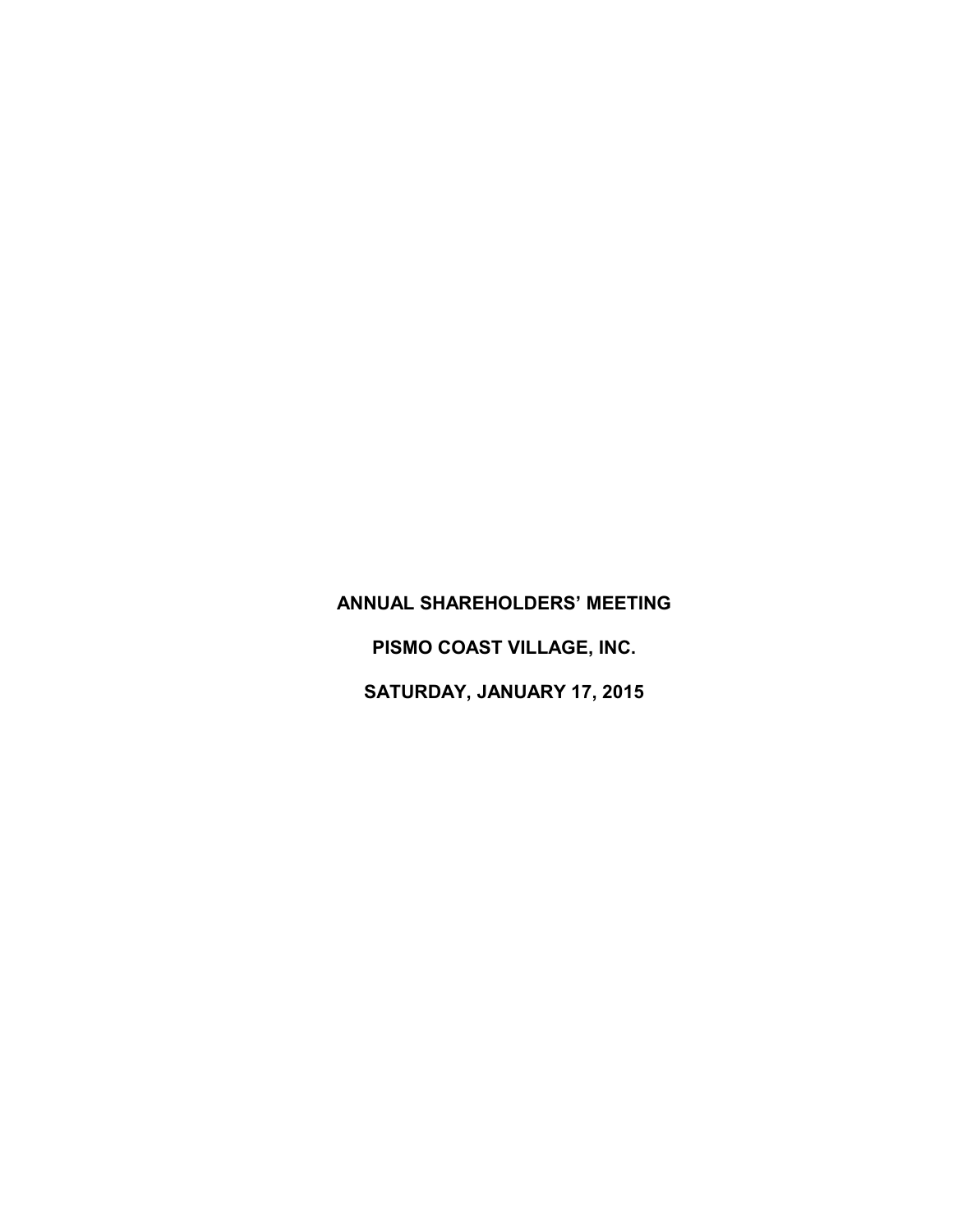Pursuant to notices properly mailed to shareholders, the 2015 Annual Shareholders' Meeting of Pismo Coast Village, Inc. was held Saturday, January 17, 2015, at the South County Regional Center, 800 West Branch Street, Arroyo Grande, California.

President Ronald Nunlist called the Annual Shareholders' Meeting of Pismo Coast Village, Inc. to order at 9:01 a.m. and welcomed the shareholders. Director Terris Hughes led the Pledge of Allegiance. Director Garry Nelson gave the invocation.

Mr. Nunlist then called on Mr. Pappi, Vice President-Secretary, who declared a quorum present, in both person and by proxy, for today's meeting. Director Douglas Eudaly was not able to attend today's meeting due to the health of a family member, and Director Harry Buchaklian's arrival at the meeting was delayed.

Mr. Nunlist introduced the members of the Board and their spouses.

Mr. Nunlist welcomed the shareholders to the 39<sup>th</sup> Annual Shareholders' Meeting of Pismo Coast Village, Inc. He was pleased to say that April 2, 2015, will mark the Company's  $40<sup>th</sup>$ anniversary. Pismo Coast Village has provided families with a retreat for vacations, fun and relaxation, and is the premier location on the Central Coast. Our facilities have been upgraded, modernized and are well-maintained. We have excellent directors, management and staff to ensure our future success.

This year, 2014, was the best year ever for the corporation, and the outlook for 2015 looks great. We are financially strong, and had a total revenue increase of 8.5 percent over last year. Much of this is attributed to an increase in storage revenues. We now have more than 2,000 units in storage and are nearing capacity. An additional storage lot is a potential opportunity the company will explore in 2015.

He reviewed the projects completed during fiscal year 2013/2014, which included the renovation of Restroom 2, a new truck for our Security Department, road paving, tree trimming, a new security system for Storage Lot K, addition of high-definition channels to the cable TV system, installation of new playground equipment on the south side of the resort, and upgrades to the Wi-Fi system. Projects planned for fiscal year 2014/2015 include a new fence along Dolliver Street, installation of a new building at the RV Service facility, a new security system for Storage Lots C & D, and additional Wi-Fi equipment.

He thanked the directors for all that they do, Jay Jamison for his excellent leadership and talents, and the staff for their dedication to the success of our resort. He thanked the shareholders for their continued support and attendance at this meeting.

Mr. Nunlist introduced our attorney, Joseph Look, John Hansen and Bill Filippin of Heritage Oaks Bank, as well as Steven Starbuck and Ryan Nielsen of Brown Armstrong Accountancy Corporation (the designated Inspectors of Election). He introduced Chief Executive Officer/General Manager Jay Jamison and the staff members present at today's meeting.

Mr. Nunlist gave the Executive Committee Report. He introduced the members of his committee: Wayne Hardesty, Terris Hughes, George Pappi, Jr., Jerald Pettibone, and Dwight Plumley. The functions of the Committee are to review the monthly business with the CEO/General Manager, review the financial statements, and to discuss any other items which may arise during the months that the full Board does not meet. The Committee met four times during 2014. He thanked the members of the committee.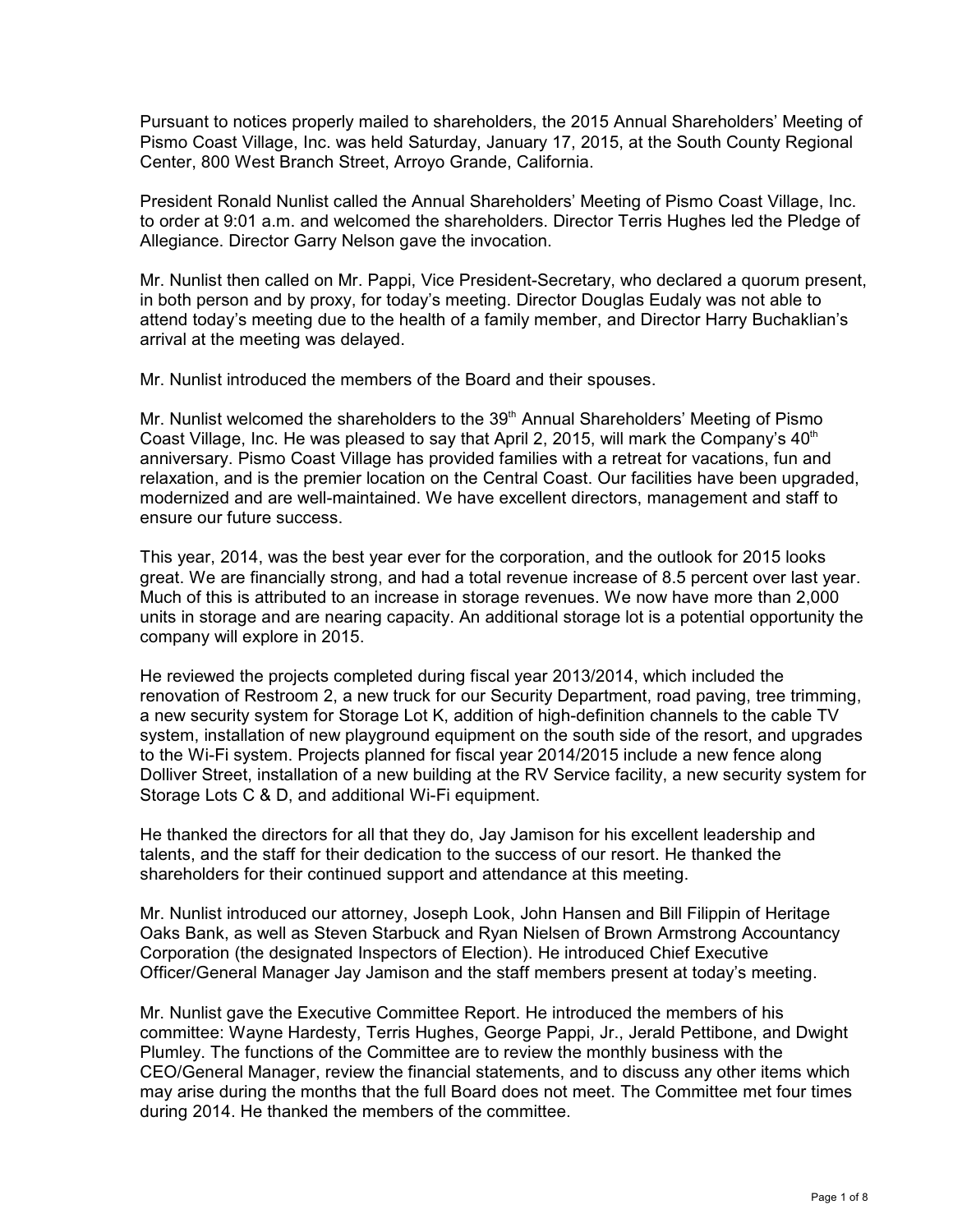Mr. Hardesty, Finance Committee Chair, gave the Finance Committee Report. He introduced the members of the Committee: Dennis Hearne, Garry Nelson, Jerald Pettibone and Gary Willems. Mr. Hardesty thanked the Committee for their work this year. The Committee's primary duties are to review monthly financial statements, review the three-year forecast, review the one-year operating budget, prioritize capital expenditures, monitor completion of capital projects, recommend to the Board changes in the rate schedule, and to submit the annual report of the financial condition of the corporation to the shareholders. The Committee met five times in 2014.

Mr. Plumley, Operations Committee Chair, introduced his committee: Kurt Brittain, Rodney Enns, Douglas Eudaly, and Jerry Roberts. He explained that one of the tasks the Committee handles is to address guest and shareholder questions, comments and concerns. Some of the Committee's duties include reviewing and recommending changes to the rules and policies of the resort, updating and recommending changes to the Employee Handbook, reviewing and recommending changes to the Shareholders' Information Manual/Calendar, and implementing Board policy and procedures. He thanked the Committee for their hard work this past year and also thanked the shareholders for their support. The Committee met five times in 2014.

Mr. Enns, Audit Committee Chair, introduced the members of his committee: William Fischer, Glenn Hickman, Jerry Roberts, and Jack Williams. The functions of the Audit Committee include coordinating with the Company's independent accountants in the preparation of annual financial reports and audits, reviewing actions to be taken to comply with the auditors recommendations to management, and performing random reviews of selected accounting procedures of the company. The Committee also reviews the financial statements on a regular basis. The Audit Committee met five times during 2014. The Audit Committee reports to the Board of Directors and is responsible for overseeing and monitoring financial accounting and reporting, the system of internal controls established by management, and the audit process of Pismo Coast Village. The Audit Committee charter, adopted by the Board, sets out responsibilities, authority for and specific duties of the audit committee. The Audit Committee has reviewed and discussed the audited financial statements with management, and has discussed with representatives of independent auditor Brown Armstrong Accountancy Corporation matters required by SAS61 regulations. The Audit Committee received the written disclosures and letter from the independent auditors, Brown Armstrong Accountancy Corporation, required by independent standard board standard #1, and has discussed with the independent accountants the independent accountant's independence. Based on the review and discussion, the Audit Committee recommended to the Board that the audited financial statements be included in the Company's annual report. He expressed his appreciation to Mr. Jamison and his staff for their support during the year.

Mr. Buchaklian, Environmental, Health and Safety Advisory Committee Chair, introduced the members of his committee: Kurt Brittain and R. Elaine Harris. The Committee's responsibilities include performing environmental-related duties, health and safety reviews, and giving recommendations to the President and CEO/General Manager on matters relative to environmental and safety concerns. Mr. Buchaklian thanked the members of his committee for their work. He also thanked Charles Amian, Operations Manager, for his participation in the committee's meetings. The Committee met five times in 2014.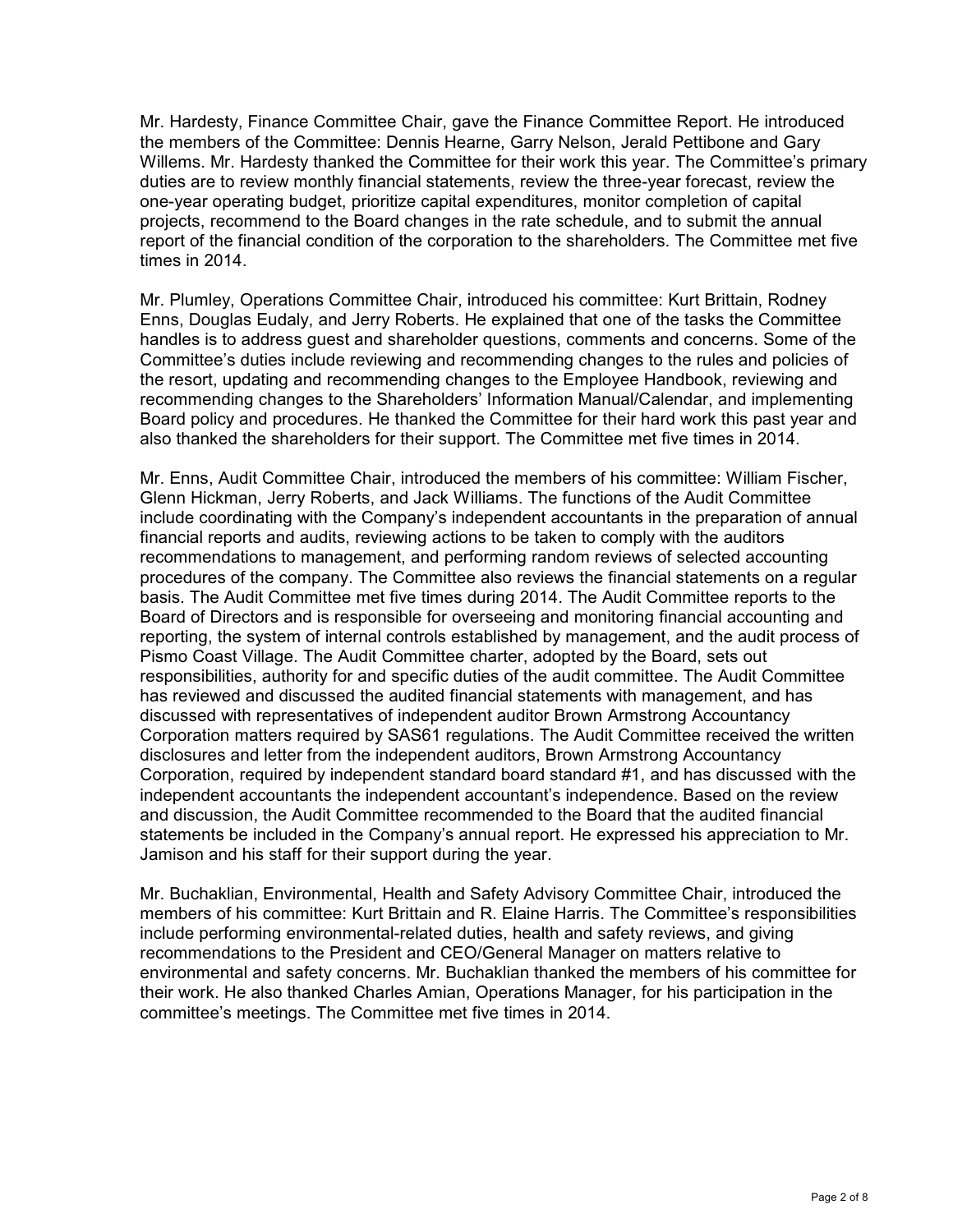Mr. Hearne, Chairman of the Nominating Committee, explained that the Committee, which considers the qualifications and composition of the Board of Directors of the Company, was elected at a meeting of the Board held following the January 18, 2014, annual shareholders' meeting. Mr. Hearne introduced his committee: Rodney Enns, William Fischer, R. Elaine Harris, and Garry Nelson. The Committee met six times during 2014, received six applications, and interviewed six prospective candidates for Board membership. He thanked the members of his committee for their dedication and work this past year.

The Nominating Committee submitted its recommendations for the slate of nominees for today's annual meeting at the November Board of Directors' meeting. Mr. Hearne stated that individuals wanting to be considered as nominees or wishing to nominate an individual for membership on the Board are requested to notify the Nominating Committee in writing. He expressed his appreciation to the applicants that have taken the necessary steps to be considered for Board membership.

Mr. Hearne then presented the Nominating Committee's recommendation of the following shareholders to serve as directors for Pismo Coast Village, Inc. for 2015: Kurt Brittain, Harry Buchaklian, Rodney Enns, Douglas Eudaly, William Fischer, Wayne Hardesty, R. Elaine Harris, Dennis Hearne, Glenn Hickman, Terris Hughes, Garry Nelson, Ronald Nunlist, George Pappi Jr., Jerald Pettibone, Dwight Plumley, Jerry Roberts, Gary Willems, and Jack Williams.

Mr. Pappi, Vice President - Secretary, explained the process of cumulative voting within the State of California under California Corporate Law. California law states that before cumulative voting can occur, two things must be done. First, all candidates' names must be placed in nomination prior to the commencement of voting, and secondly, one shareholder must give notice that he or she intends to vote cumulatively. Mr. Hearne placed the candidate's names in nomination. Mr. Pappi stated that he was now declaring his intention to vote cumulatively. He then explained the procedure for properly casting votes using a ballot. With cumulative voting, for each share owned, the shareholder has eighteen votes which may all be cast for one candidate or split among two or more. The ballot must be marked with the number of votes being cast for a specific candidate in the box next to the candidate's name. Those with an "x" or marking other than a written number will not be considered properly voted and will not be counted. He asked shareholders holding proxy cards to exchange them for ballots at the registration area.

Mr. Pappi then asked that the ballot box be checked to see if it was empty, and Mr. Boyle, the resort's Security Department Supervisor, confirmed that it now was. Mr. Pappi declared the polls open for a twenty-minute voting period at 9:35 a.m. A recess was called, allowing those present to cast their votes.

Mr. Nunlist called the meeting back to order at 9:58 a.m., and declared the polls closed. The ballot box was removed and taken to the vote counting room.

Mr. Hardesty then presented the Chief Financial Officer's Report, which was a PowerPoint presentation of financial information. For the period of 2009 to 2014, slides compared total occupancy for general public and shareholders, total revenue and expenses, revenue categories, storage revenue, insurance expenses, utility expenses, and capital expenditures.

Mr. Nunlist then introduced Mr. Jamison, who gave the Chief Executive Officer/General Manager's Report. Mr. Jamison used a slide show to enhance his topics of discussion.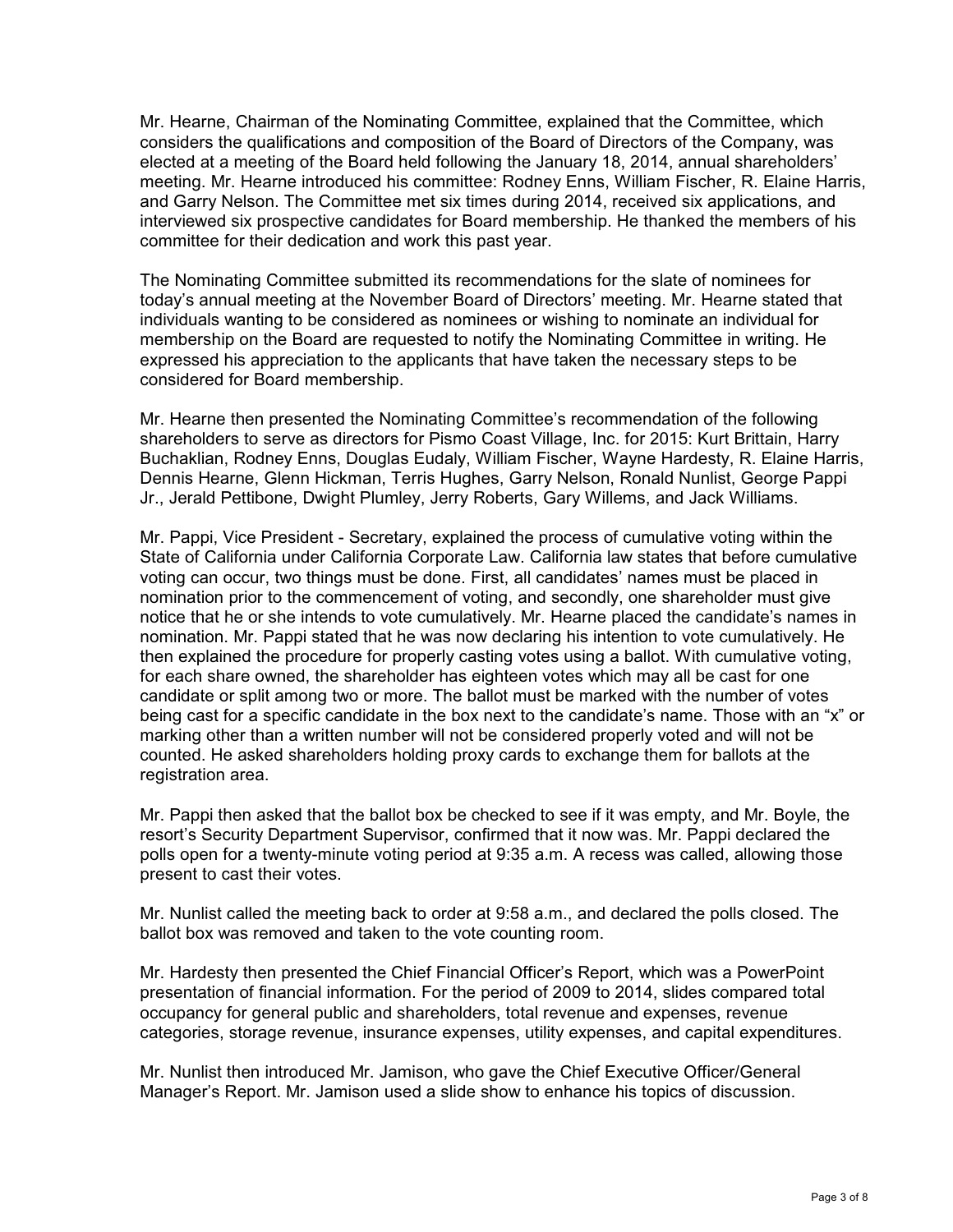Mr. Jamison asked Nancy Ulrich, from the Maintenance Department, and LaVerne Silva, from the General Store, to come on stage. Mr. Jamison spoke briefly about Nancy's and LaVerne's history and contributions to the company, and with Mr. Nunlist's assistance, he presented personalized watches to them both commemorating their ten years of service with the Company.

He congratulated the shareholders on the great year that the Company had and on the Company's 40-year anniversary. He also thanked the Board of Directors and the shareholders for their continued support.

Fiscal year 2013/2014 was a record year for occupancy with 114,616 total site nights, which is increased 4,084 nights above last fiscal year's total occupancy. Prior to this year, the best year was 2008 with 111,978 total site nights. He was pleased to say that the Resort is at 78% annualized occupancy.

Our RV storage facilities are almost at full capacity with 2,181 units stored. Estimated total capacity is approximately 2,262 units. Storage Lot K, the last lot purchased, currently has 887 units, and we are considering it filled.

We have a lease with Verizon for the property in K-Lot that is being used for a cell phone tower location, and we are currently working with them on another cell tower location in D-Lot. Now that the permit process has been finalized with the County of San Luis Obispo, we expect that construction of the cell tower in D-Lot will start this Summer.

Accomplishments for last year include the construction of Restroom 2, the purchase of a new truck for the Security Department, new playground equipment at Restroom 4, the addition of high-definition channels for the television system, road paving, and implementation of a security camera system for Storage lots C & D.

Our rating with the Good Sam National Directory has increased over the prior years' ratings, and we are rated in the top 300 out of 12,000 parks nationally. We qualified for another year as an A-rated property with Guest Reviews, and we expect to receive our fifth award soon. He spoke about the Pismo Coast Village Honorary and Memorial Scholarship awarded annually to a student with a recreation major at Cal Poly University, pointing out that there were two poster boards in the room showing the history of the donations and letters from some of the scholarship recipients. Two of the events that we participated in this past year were the Special Olympics' Torch Handoff Ceremony and the Special Children's Christmas Party. He was pleased to say that Pismo Coast Village donated \$25,000 toward the new Pismo Preserve project, which is an open-area park in development for hiking, biking and horseback riding along the hillside near F McLintocks Dining House. We will again host the Pismo Vintage Trailer Rally in May 2015. He was also pleased to say that Peter Ward, our Retail Supervisor, who is an ambassador for the Pismo Beach Chamber of Commerce, was recently acknowledged by the Chamber as their Ambassador of the Year. At that same event, the Chamber presented Pismo Coast Village RV Resort with their Business of the Year award.

Looking forward, the state of the industry is very positive. RV sales are up, and fuel prices are down. Trade associations, RVDA, RVIA, KOA and other parks have all had a very good year. Occupancy projections for Pismo Coast Village look good, and we already have waiting lists for some holiday periods.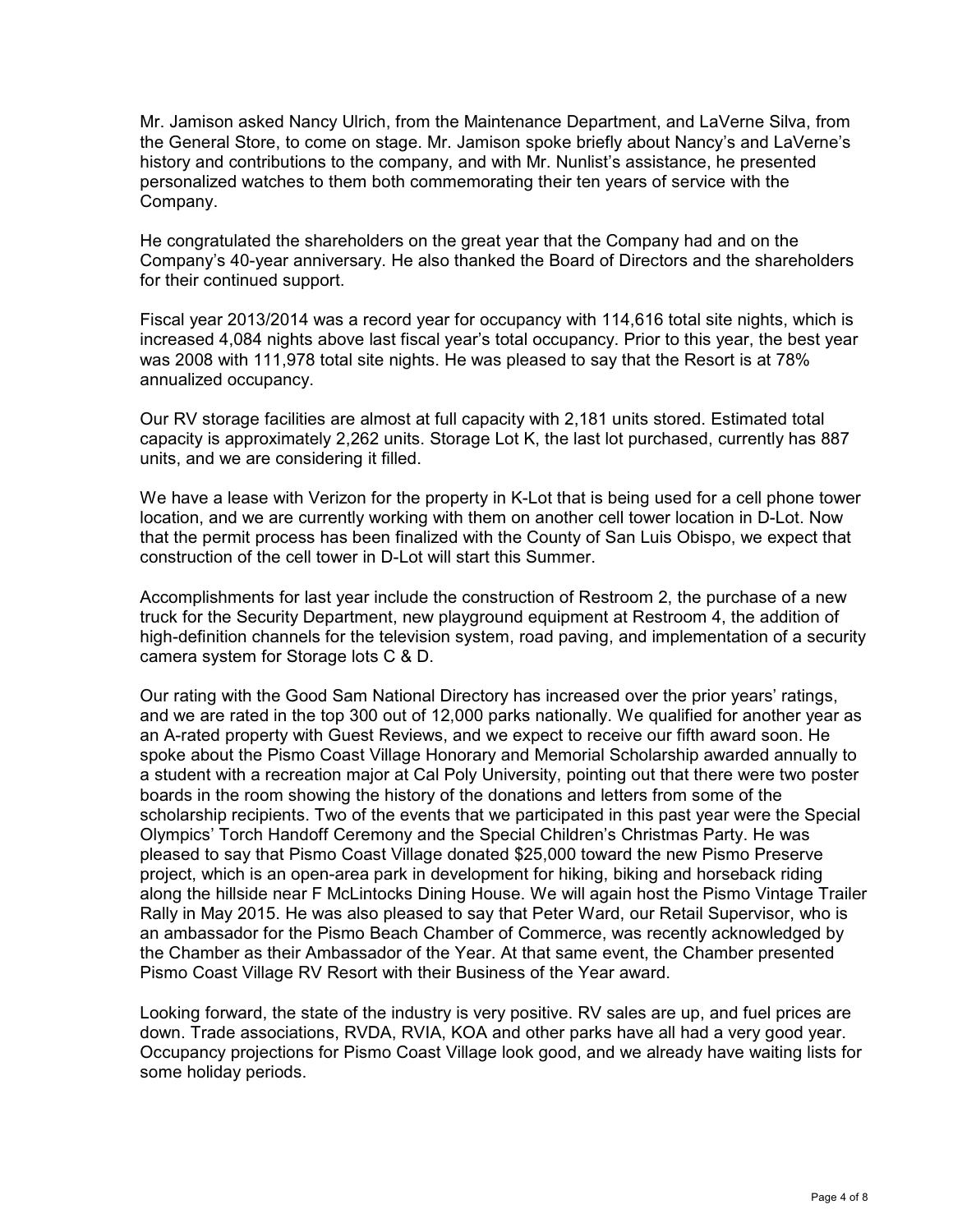Capital projects planned for fiscal year 2014/2015 include the replacement of the perimeter fence along Dolliver Street/Highway One, a metal building for the RV Service Department which will allow our technicians to have two full-size RVs parked inside for servicing, a security camera system for Storage Lots C & D, and upgrades to the Wi-Fi system in the Resort. Other goals include social media opportunities, continuing efforts to be environmentally friendly, water conservation, staff training on human resource and safety topics, and continued efforts to work on the Pismo Creek lagoon.

In conclusion, Mr. Jamison read the company's Mission Statement, and commented that the Company has done really well in meeting the mission statement's goals. We look forward to having another good year.

Mr. Nunlist asked the members of the Board to return to the stage. He then read the questions, suggestions and comments submitted on the Question Forms.

A shareholder wrote, "Update and progress on a bridge across the creek?" Mr. Nunlist stated that the matter is out of our hands now and in the hands of the State of California.

A shareholder asked, "Bridge to Beach?" Mr. Nunlist responded that this had already been covered.

Another shareholder wrote, "Please upgrade the Wi-Fi on the south end of the resort so all spaces have access to it from their site."

A shareholder asked, "Are there any short or long term plans for protecting the property from the inevitable encroachment of Pismo Creek (lagoon/swamp/cesspool)? Realizing that this will be a daunting task considering the required involvement of the California Coastal Commission, addressing this issue sooner rather than later would be beneficial. A possible solution would be to construct a "sheet pile" wall along the property line. This type of retaining wall could be "driven" into the ground along the property line prior to and well in advance of the encroachment of the Creek. An example of this type of wall can be found at the west end of Ocean View Avenue between the end of the street and the beach, adjacent to the Sea Venture Hotel. A long term solution to this issue, such as a "sheet-pile" wall, will not be cheap. But it will help to protect the shareholders' investment and protect the property from eventually washing out to the sea." Mr. Nunlist agreed that this project would be very expensive, and getting the California Coastal Commission to agree to allow this would be difficult.

A shareholder wrote, "The invocation should be general without reference to any specific religious leader. It should be ecumenical (for Jewish shareholders, reference to Jesus should be avoided)." Mr. Nunlist responded that this would be taken into consideration.

A shareholder asked, "Who do we contact for entertainment (to suggest/recommend bands, etc.)?" Mr. Nunlist responded that recommendations should be forwarded to the Operations Manager, Charles Amian.

Another shareholder commented, "Park is doing great - thank you to management and Board of Directors. We miss Jerry Pettibone's jokes."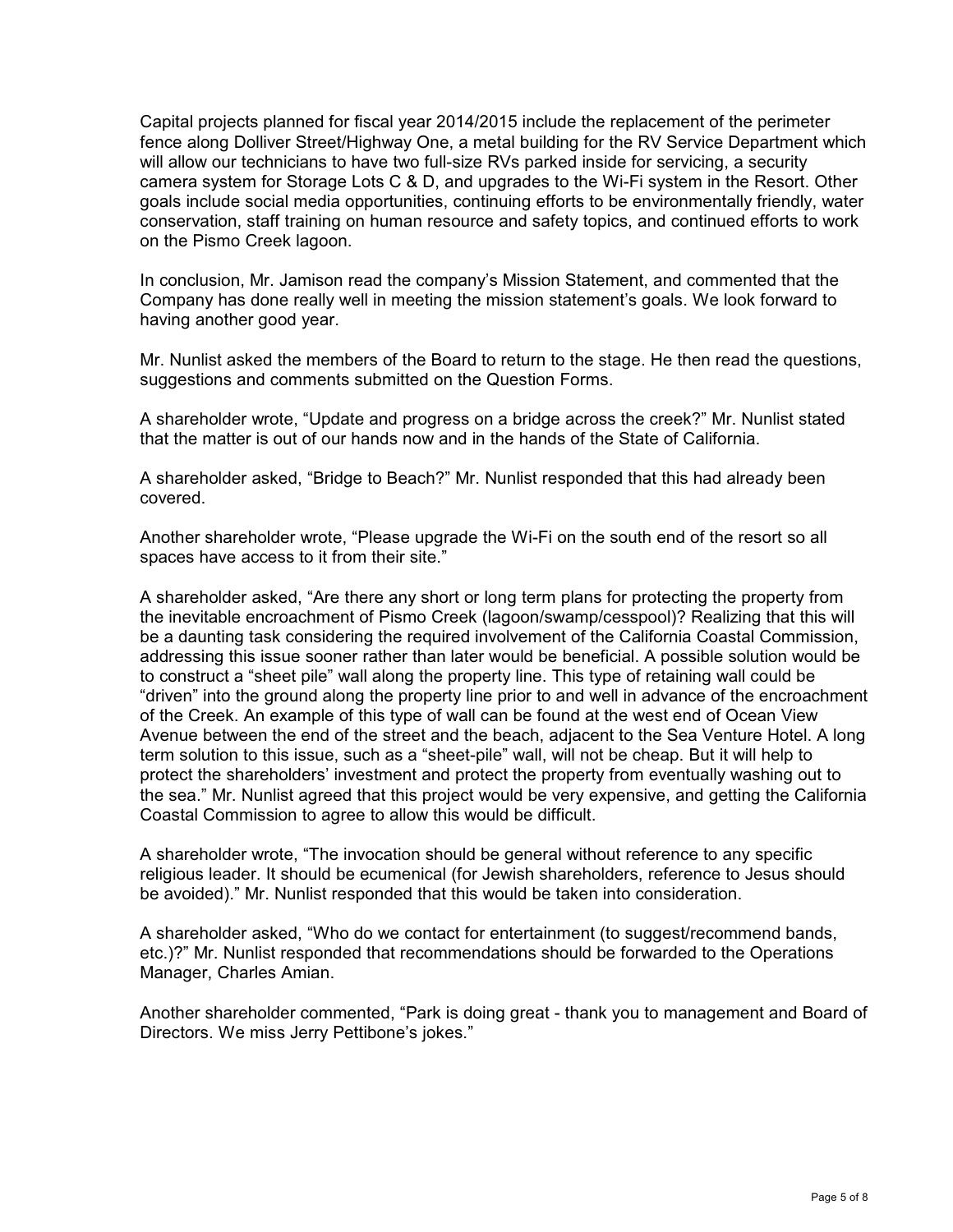Another shareholder wrote, "I hear that PCV is buying shares – who from, and why?" Mr. Nunlist explained the reason for the Company repurchasing shares from shareholders. The thought process was that, by the Company repurchasing shares, this would "free up" the usage demand that another new shareholder might cause. The Board has authorized Mr. Jamison, with the Board's approval, to purchase up to thirty shares, if the money is available. These shares are not voted, and are being held in a safe deposit box at our bank. If a shareholder approaches the Company about buying their shares, the Company considers making the purchase, but the Company does not solicit shares. At the present time, the Company owns 17 shares of Pismo Coast Village, Inc. stock.

A shareholder asked, "Can we get the garbage dumpster enclosures with the top screened in so that birds can't get in? Other parks have them, and I'm tired if seeing birds fly in and drop trash all over the street." Mr. Jamison responded that we are in the process of looking into this.

A shareholder commented, "Directors, management and staff do a great job. I would like to see a Jacuzzi/spa added to the pool area." Mr. Nunlist stated that this has been discussed. Every so often the Board has a brainstorming session to develop new ideas and projects for the resort. That list of ideas and projects is prioritized, and the Company works to complete these items.

A shareholder wrote, "We do appreciate your making a profit every year, BUT please be sure you are not compromising the good camping experience of the owners (shareholders) for the making of more money from paying customers. There must be a balance. Thank you very much." Mr. Nunlist responded that this is looked at every year. We look at what it costs to stay at resorts similar to ours, and we feel that we are slightly below the fees charged at other comparable resorts. All of the money that the Company makes is reinvested in the improvements that are done, such as rebuilding of Restroom 2 and the new perimeter fence.

A shareholder asked, "What specifically are you doing to control workers' comp. expense?" Mr. Nunlist said that our insurance company has met with us, and staff receives safety training. Mr. Jamison reported that the Company changed workers' compensation insurance carriers this year. We have developed a plan with their representatives, which includes staff safety training and working with our leadership group to make sure that we are reporting and documenting things properly. We are working to reduce our insurance modification rate, and we take this very seriously.

A shareholder asked, "Has solar been considered to reduce electrical costs?" Mr. Nunlist said that solar power has been considered several times.

A shareholder commented, "It was recently announced that storage fees are increasing. Has the Board considered offering a discount on storage and/or setting fees for shareholders as a benefit to shareholders, and as an incentive for more shareholders to utilize these services?" Mr. Nunlist reported that several years ago there was a discounted rate for shareholders for storage. Unfortunately, we found out that if we offer a discount to shareholders, then we would be required by the Internal Revenue Service to send the shareholder a W-2 form for the amount of the discount extended for the year. At that time, discounted fees and rates for shareholders were discontinued.

Mr. Nunlist then introduced Mr. Pappi, who reported that the slate of nominated directors had been elected to the Board. He read the list of nominees and the total number of votes cast for each.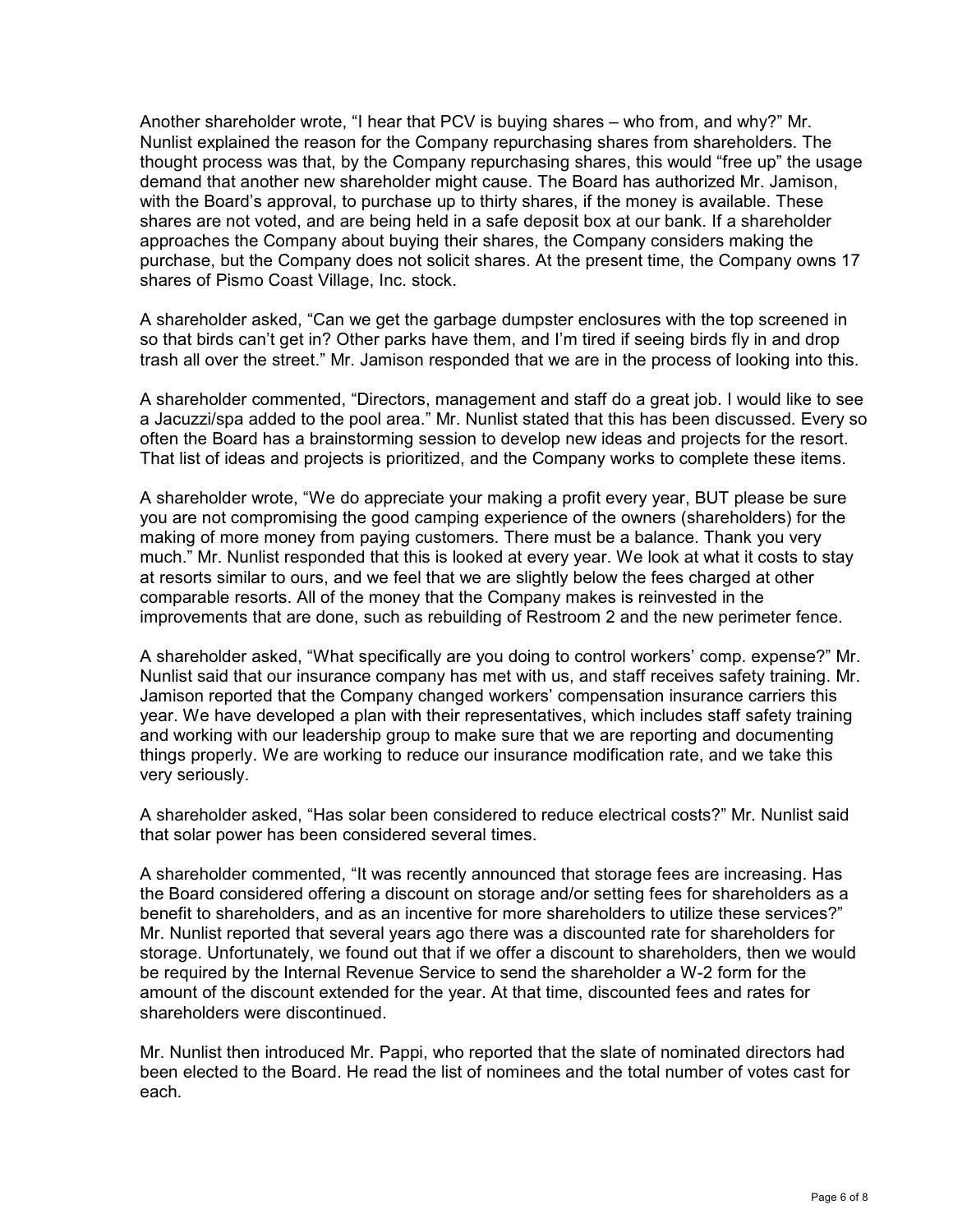The unaudited result of the election held at this meeting is as follows:

| Brittain, Kurt     | 731 |
|--------------------|-----|
| Buchaklian, Harry  | 740 |
| Enns, Rodney       | 696 |
| Eudaly, Douglas    | 789 |
| Fischer, William   | 696 |
| Hardesty, Wayne    | 696 |
| Harris, R. Elaine  | 851 |
| Hearne, Dennis     | 711 |
| Hickman, Glenn     | 697 |
| Hughes, Terris     | 718 |
| Nelson, Garry      | 696 |
| Nunlist, Ronald    | 765 |
| Pappi, Jr., George | 720 |
| Pettibone, Jerald  | 724 |
| Plumley, Dwight    | 943 |
| Jerry Roberts      | 702 |
| Willems, Gary      | 715 |
| Williams, Jack     | 709 |

The result of Proposal 2, the ratification of Brown Armstrong Accountancy Corporation to serve as our independent accounting firm for Fiscal Year 2014/2015 passed with 709 votes in favor, 164 against and 175 abstaining.

Raffle tickets were drawn and ten gift bags containing Pismo Coast Village items for the Company's 40<sup>th</sup> Anniversary were given away to the matching ticket holders.

The plants on each table were given away to those holding properly marked tide books.

There being no further business, Mr. Nunlist thanked the shareholders for attending and adjourned the meeting at 11:09 a.m.

:tb/C:\Old\_Drive\Old Computer\datasyst\CORPORATE\BOD.MINUTES\WebsiteMinutes\Annual.Shareholders.Mtg.2015-01-17.WEBSITE.wpd